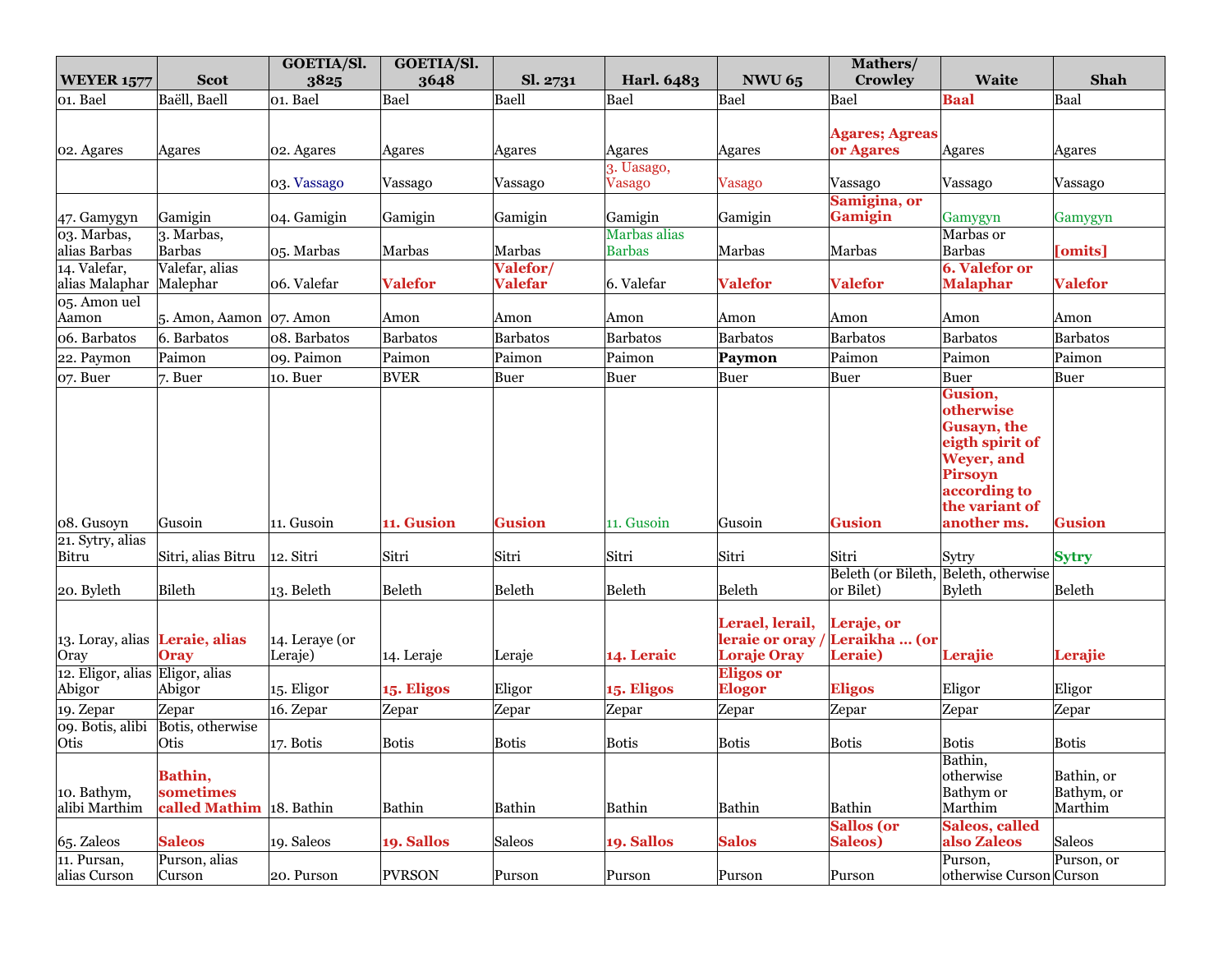|                               |                                       |                   |                       |                                 |                      |                    |                      | <b>Morax</b> , named                 |                     |
|-------------------------------|---------------------------------------|-------------------|-----------------------|---------------------------------|----------------------|--------------------|----------------------|--------------------------------------|---------------------|
|                               |                                       |                   |                       |                                 |                      |                    |                      | <b>Foraii</b> by                     |                     |
|                               |                                       |                   |                       |                                 |                      |                    | Marax [FN: in        | Weyer.                               |                     |
|                               |                                       |                   |                       |                                 |                      |                    | some Codices         | <b>Another</b>                       |                     |
| 15. Morax, alias Morax, alias |                                       |                   |                       |                                 |                      | Marax <b>^or</b>   | written              | variant is                           | <b>Morax, alias</b> |
| Foraij                        | Foraij                                | 21. Morax         | 21. Marax             | Morax                           | 21. Marax            | Morax <sup>^</sup> | Morax]               | <b>Forfax</b>                        | Foraii              |
|                               |                                       |                   |                       |                                 |                      |                    |                      | Ipos, otherwise                      |                     |
| 16. Ipes, alias               | Ipos, alias                           |                   |                       |                                 |                      |                    |                      | Ipes, Ayporos, or                    |                     |
| Ayperos                       | <b>Ayporos</b>                        | $ 22.$ Ipos       | [Ipos                 | Ipos                            | Ipos                 | Ipos               | Ipos                 | Aypeos                               | Ipos or Ayperos     |
| $57.$ Aym uel                 |                                       |                   |                       |                                 |                      |                    |                      | Aini, called Aym<br>or Haborym by    |                     |
| Haborym                       | Aym or Haborim 23. Aim                |                   | Aim                   | Aim                             | Aim                  | Aim                | 23. Aim              | Weyer                                | Aini                |
| 17. Naberus,                  | Naberius, alias                       |                   |                       |                                 |                      |                    |                      | Naberius, i.e.                       | Naberius, aka       |
| alias Cerberus                | <b>Cerberus</b>                       | 24. Naberius      | Naberius              | Naberius                        | Naberius             | Naberius           | 24. Naberius         | Cerberus                             | Cerberus            |
| 18. Glasya                    |                                       |                   |                       |                                 |                      |                    |                      |                                      |                     |
| labolas, alias                | Glasya Labolas,                       |                   |                       |                                 |                      |                    |                      | Glasyalabolas,                       |                     |
| Caacrinolaas                  | alias                                 |                   |                       |                                 | 25. Glasya-la        |                    |                      | alias                                | Glasyalabolas,      |
| uel                           | Caacrinolaas, or                      | $25.$ Glasya      | 25. Glasya            | 25. Glasya                      | bolas,               |                    | 25. Glasya           | <b>Caacrinolaas</b>                  | aka Caacrinolaas,   |
| Caassimolar                   | Caassimolar                           | Labolas           | Labolas               | Labolas                         | <b>Glasialabolas</b> | Glasya labolas     | Labolas              | or Caassimola                        | aka Caasimola       |
|                               |                                       |                   |                       |                                 |                      |                    | <b>Bune, or Bimé</b> |                                      |                     |
|                               |                                       |                   |                       | Bune [in another                |                      |                    | Buné (or             |                                      |                     |
| $ 23.$ Bune                   | Bune                                  | $26.$ Bune        | <b>26. Bime</b>       | copy Bime]                      | <b>26. Bime</b>      | <b>26. Bime</b>    | <b>Bim</b> )         | Bune                                 | Bune                |
|                               |                                       |                   |                       |                                 |                      |                    |                      | Ronobe,                              |                     |
|                               |                                       |                   |                       |                                 |                      |                    |                      | otherwise                            |                     |
|                               |                                       |                   |                       |                                 |                      |                    |                      | Roneve and                           | <b>Ronobe or</b>    |
| 25. Roneue                    | <b>Ronove</b>                         | 27. Ronove        | 27. Ronove            | 27. Ronove                      | 26. Ronoue           | 27. Ronoue         | Ronové               | Ronove                               | <b>Roneve</b>       |
| 26. Berith, a                 |                                       |                   |                       |                                 |                      |                    |                      |                                      |                     |
| quibusdam                     | Berith, of some                       |                   |                       |                                 |                      |                    |                      |                                      |                     |
| Beal, a Iudaeis<br>Berith, a  | called Beall, of<br>the Jews Berithi, |                   |                       | 28. Berith, Beal,<br>Bolfry [in |                      |                    |                      |                                      |                     |
| necromanticis                 | of Nigromancers                       | 28. Berith, Beal, | <b>Berith, Beale,</b> | another copy                    | 28. Berith, Beale,   |                    |                      | Berith, Beal, Bofi Berith or Beal or |                     |
| Bolfri                        | <b>Bolfry</b>                         | <b>Bolfry</b>     | <b>Bofry</b>          | Bofry]                          | <b>Bolfry</b>        | 28. Berith         | 28. Berith           | or Bolfry                            | Bofi or Bolfri      |
| 27. Astaroth                  | Astaroth                              | 29. Astaroth      | 29. Astaroth          | 29. Astaroth                    | 29. Astaroth         | 29. Astaroth       | 29. Astaroth         | 29. Astaroth                         | Astaroth            |
| 24. Forneus                   | Forneus                               | 30. Forneus       | 30. Forneus           | 30. Forneus                     | 30. Forners          | 30. Forneus        | 30. Forneus          | 30. Forneus                          | Forneus             |
| 28. Forras uel                | Foras, alias                          |                   |                       |                                 |                      |                    |                      | Foras, otherwise                     |                     |
| forcas                        | <b>Forcas</b>                         | $31.$ Foras       | $31.$ Foras           | 31. Foras                       | $31.$ Foras          | $32.$ Foras        | $31.$ Foras          | Forcas                               | Foras               |
| 35. Sydonay,                  | Sidonay, alias                        |                   |                       |                                 |                      |                    | 32. Asmoday, or      | Asmoday, called                      |                     |
| alias Asmoday                 | Asmoday                               | 32. Asmoday       | 32. Asmoday           | 32. Asmoday                     | 32. Asmodai          | 31. Asmoday        | Asmodai              | also Synoday                         | Asmoday             |
| 36. Gaap, alias               |                                       |                   |                       |                                 |                      |                    |                      | <b>Gaap, alias Tap</b>               |                     |
| Tap                           | Gaap, alias Tap                       | 33. Gaap          | 33. Gaap              | 33. Gaap                        | 33. Gaap             | 33. Gaap           | 33. Gäap             | and Goap                             | Gaap                |
| $29.$ Furfur                  | Furfur                                | <b>34. Furtur</b> | Furfur                | Furfur                          | $34.$ Furfur         | $34.$ Furfur       | $34.$ Furfur         | 34. Furfur                           | Furfur              |
| 30. Marchocias Marchosias     |                                       | 35. Marchosias    | 35. Marchosias        | 35. Marchosias                  | 35. Marchosias       | 35. Marchosias     | 35. Marchosias       | 35. Marchosias                       | Marchosias          |
|                               |                                       |                   |                       |                                 |                      |                    | 36. Stolas, or       | 36. Solas or                         |                     |
| 69. Stolas                    | Stolas                                | 36. Stolas        | 36. Stolas            | 36. Stolas                      | 36. Stolus           | 36. Stolas         | <b>Stolos</b>        | <b>Stolas</b>                        | <b>Solas</b>        |
|                               |                                       |                   |                       |                                 |                      |                    | $37.$ Phenex (or     |                                      |                     |
| 68. Phœnix                    | Phoenix                               | 37. Phoenix       | 37. Phenex            | $37.$ Phoenix                   | 37. Phenix           | 37. Phenix         | <b>Pheynix</b> )     | 37. Phoenix                          | Phoenix             |
|                               |                                       |                   |                       |                                 |                      |                    | 38. Halphas,         |                                      |                     |
|                               |                                       |                   |                       |                                 |                      |                    | or Malthus (or       |                                      |                     |
| $ 43.$ Halphas                | Halphas                               | 38. Halphas       | 38. Halphas           | 38. Halphas                     | 38. Malthas          | 38. Halphas        | <b>Malthas</b> )     | 38. Halpas                           | <b>Halpas</b>       |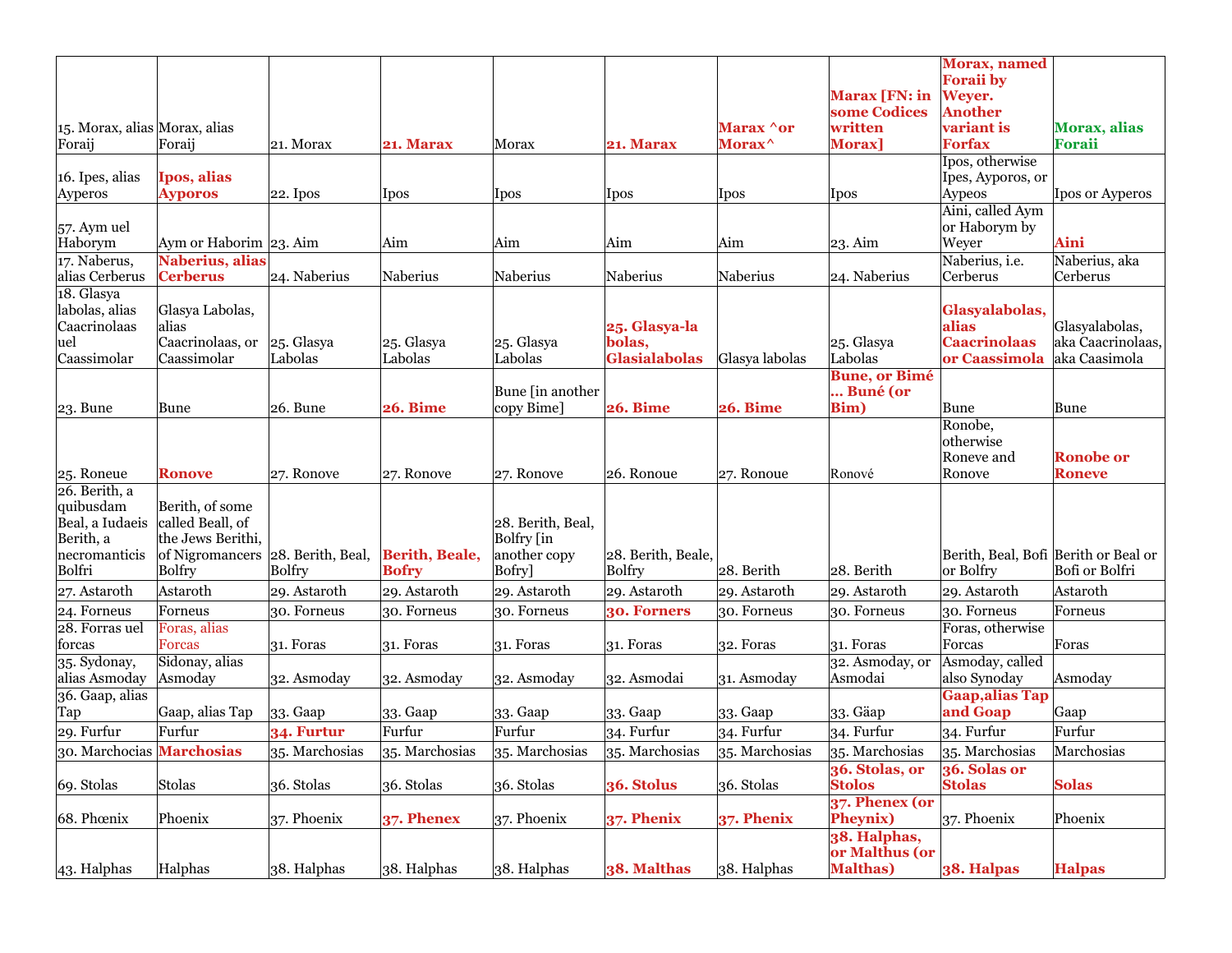| 31. Malphas                   | Malphas        | 39. Malphas  | 39. Malphas      | 39. Malphas                  | 39. Malphas      | 39. Malphas      | 39. Malphas                             | 39. Malpas                  | <b>Malpas</b>        |
|-------------------------------|----------------|--------------|------------------|------------------------------|------------------|------------------|-----------------------------------------|-----------------------------|----------------------|
|                               |                |              |                  |                              |                  |                  |                                         |                             | Raum,                |
| 42. Raum uel                  |                |              |                  |                              |                  |                  |                                         | 40. Raum or                 | sometimes            |
| Raym                          | Raum, or Raim  | 40. Raum     | 40. RAVM         | 40. Raum                     | 40. Raum         | 40. Raum         | 40. Räum                                | Raym                        | called Raym          |
|                               |                |              |                  |                              |                  |                  | 41. Focalor, or                         |                             |                      |
|                               | Focalor        |              |                  |                              |                  |                  | <b>Forcalor</b> , or<br><b>Furcalor</b> |                             | Focalor              |
| 44. Focalor                   |                | 41. Focalor  | 41. Focalor      | $ 41.$ Focalor               | 40. Forcalor     | $41.$ Focalor    |                                         | 41. Focalor                 |                      |
| 32. Vepar, alias Vepar, alias |                |              |                  |                              |                  |                  | 42. Vepar, or                           | 43. (!) Vepar,<br>otherwise |                      |
| Separ                         | Separ          | 42. Vepar    | $ 42.$ Vepar     | $ 42.$ Vepar                 | $ 42.$ Vepar     | $ 42.$ Vepar     | <b>Vephar</b>                           | <b>Separ</b>                | Vepar                |
|                               |                |              |                  | Sabnack [in]                 |                  |                  |                                         |                             |                      |
| 33. Sabnac,                   | Sabnacke,      |              |                  | another copy                 |                  | 43. Sabanack     | <b>43. Sabnock,</b>                     | 42. Sabnack,                |                      |
| alias Salmac                  | alias Salmac   | 43. Sabnach  | 43. Sabnock      | Sabnock]                     | 43. Sabnock      | or Salmack       | or Savnok                               | alias Saburac               | Sabnack              |
|                               |                |              |                  |                              |                  |                  | 44. Shax, or                            |                             |                      |
| 37. Chax, alias               | Shax, alias    |              |                  |                              |                  |                  | <b>Shaz</b> (or                         | 44. Shax, also              |                      |
| <b>Scox</b>                   | <b>Scox</b>    | $44.$ Shax   | $44.$ Shax       | $44.$ Shax                   | $44.$ Shax       | $44.$ Shax       | Shass)                                  | <b>Chax or Scox</b>         | <b>Shax, or Chax</b> |
|                               |                |              |                  |                              |                  |                  | 45. Viné, or                            |                             |                      |
| $45.$ Vine                    | Vine           | $45.$ Vine   | $45.$ Vine       | $45.$ Vine                   | $45.$ Vine       | $45.$ Vine       | <b>Vinea</b>                            | $45.$ Vine                  | Vine                 |
|                               |                |              |                  |                              |                  |                  | 46. Bifrons, or                         |                             |                      |
|                               |                |              |                  |                              |                  |                  | <b>Bifröus</b> , or                     |                             |                      |
| $46.$ Bifrons                 | Bifrons        | 46. Bifrons  | 46. Bifrous      | 46. Bifrons                  | $46.$ Bifrons    | 46. Bifrous      | <b>Bifrovs</b>                          | 46. Bifrons                 | Bifrons              |
|                               |                |              |                  |                              |                  |                  | 47. Uvall,                              |                             |                      |
| $ 66.$ Vual                   | Vuall          | $47.$ Vual   | $47.$ Vuall      | 47. Vuall/Vual               | 47. Vuall, Uvall | $47.$ Vuall      | <b>Vual, or Voval</b> $ 47$ . Vual      |                             | Vual                 |
| $ 67.$ Haagenti               | Haagenti       | 48. Haagenti | 48. Haagenti     | 48. Haagenti                 | 48. Haagenti     | 48. Haagenti     | 48. Haagenti                            | 48. Hagenti                 | <b>Hagenti</b>       |
|                               |                |              |                  |                              |                  |                  |                                         | 49. Procel,                 | Procel,              |
|                               |                |              |                  |                              | 49. Crocell,     |                  | 49. Crocell, or                         | otherwise                   | otherwise            |
| $38.$ Pucel                   | <b>Procell</b> | 49. Procel   | 49. Crocell      | 49. Procel                   | <b>Crocel</b>    | 49. Crocell      | <b>Crokel</b>                           | <b>Pucel</b>                | <b>Pucel</b>         |
| $39.$ Furcas                  | Furcas         | 50. Furcas   | 50. Furcas       | 50. Furcas                   | 50. Furcas       | 50. Furcas       | $50.$ Furcas                            | 50. Furcas                  | Furcas               |
|                               |                |              |                  |                              |                  |                  | $51.$ Balam or                          |                             |                      |
| $63.$ Balam                   | Balam          | $51.$ Balam  | $51.$ Balam      | $51.$ Balam                  | $51.$ Balam      | $51.$ Balam      | Balaam                                  | $51.$ Balam                 | Balam                |
|                               |                |              |                  |                              |                  |                  |                                         | 52. Allocen,<br>otherwise   | <b>Allocer or</b>    |
|                               |                |              |                  |                              |                  |                  | 52. Alloces or                          | <b>Alloien and</b>          | Allocen, or          |
| $64.$ Alocer                  | <b>Allocer</b> | 52. Alloces  | 52. Alloces      | 52. Alloces                  | 52. Alloces      | 52. Alloces      | Alocas                                  | <b>Allocer</b>              | <b>Alloien</b>       |
|                               |                |              |                  | $53.$ Caim $\overline{[}$ in |                  |                  |                                         |                             |                      |
|                               |                |              |                  | another copy                 |                  |                  | 53. Camio, or                           |                             |                      |
| $41.$ Caym                    | Caim           | 53. Caim     | <b>53. Camio</b> | Camio]                       | 53. Camio        | <b>53. Camio</b> | Caïm                                    | $53$ . Caim                 | Caim                 |
|                               |                |              |                  | $54.$ Murmur [in             |                  |                  | <b>54. Murmur,</b>                      |                             |                      |
|                               |                |              |                  | another copy                 |                  |                  | or Murmus, or                           |                             |                      |
| 40. Murmur                    | Murmur         | $54.$ Murmur | 54. Murmus       | Murmus]                      | 54. Murmus       | 54. Murmus       | <b>Murmux</b>                           | $54.$ Murmur                | Murmur               |
| 58. Orobas                    | Orobas         | 55. Orobas   | 55. Orobas       | 55. Orobas                   | 55. Orobas       | 55. Orobas       | 55. Orobas                              | 55. Orobas                  | [omits]              |
|                               |                |              |                  |                              |                  |                  |                                         |                             |                      |
|                               |                |              |                  | 56. Gemory [in               |                  |                  |                                         |                             |                      |
|                               |                |              |                  | another copy                 | 56. Gemory,      |                  | 56. Gremory                             |                             |                      |
| $51.$ Gomory                  | Gomory         | 56. Gemory   | 56. Gremory      | Gremory]                     | Gemori           | 56. Gemory       | or Gamori                               | $56.$ Gomory                | Gomory               |
|                               |                |              |                  |                              |                  |                  | <b>57. Osé or</b>                       |                             |                      |
|                               |                |              |                  |                              |                  |                  | <b>Voso  Oso,</b>                       |                             |                      |
| 56. Oze                       | Ose            | 57. Ose      | 57. Ose          | 57. Ose                      | <b>57. Oso</b>   | 57. Ose          | Osé, or Voso                            | 57. Ose                     | Ose                  |
|                               |                |              |                  |                              |                  |                  | <b>58. Amy or</b>                       |                             |                      |
| $61.$ Amy                     | Amy            | $58.$ Amy    | $58.$ Amy        | $58.$ Amy                    | <b>58. Auns</b>  | $58.$ Amy        | <b>Avnas</b>                            | $58.$ Amy                   | Amy                  |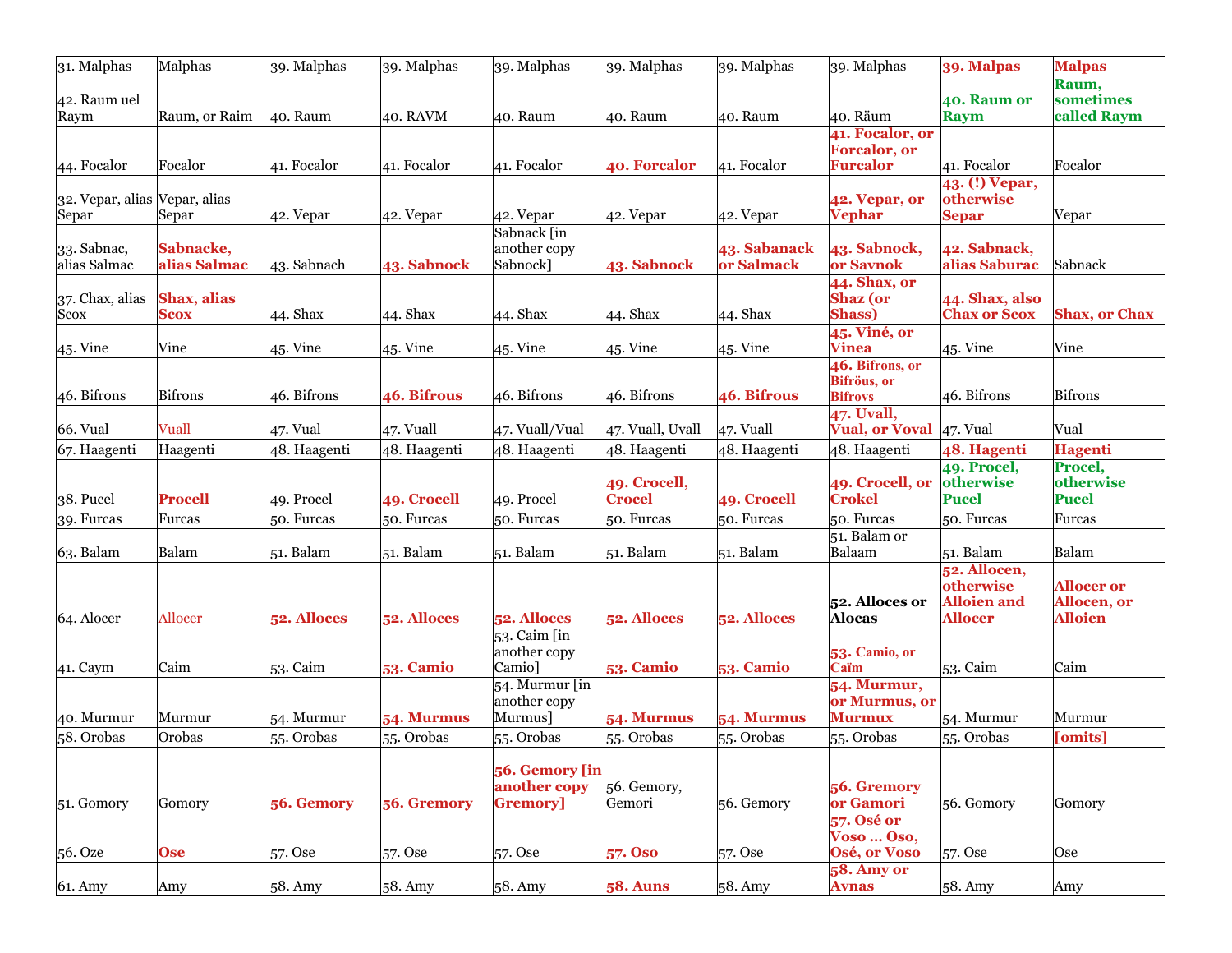| 49. Orias                       | Orias                    | 59. Orias          | 59. Orias         | 59. Orias                                                                                                                       | 59. Orias                          | 59. Orias          | 59. Oriax or<br><b>Orias</b>                                         | $59.$ Orias         | Orias            |
|---------------------------------|--------------------------|--------------------|-------------------|---------------------------------------------------------------------------------------------------------------------------------|------------------------------------|--------------------|----------------------------------------------------------------------|---------------------|------------------|
|                                 |                          |                    |                   |                                                                                                                                 | 60. Nappula,                       |                    | <b>60. Vapula or</b>                                                 |                     |                  |
| 59. Vapula                      | Vapula                   | 60. Vapula         | 60. Vapula        | 60. Vapula                                                                                                                      | <b>Napula</b>                      | 60. Vapula         | <b>Naphula</b>                                                       | 60. Vapula          | Vapula           |
| 48. Zagan                       | Zagan                    | 61. Zagan          | $61.$ Zagan       | 61. Zagan                                                                                                                       | 61. Zagan                          | $61.$ Zagan        | $61.$ Zagan                                                          | $61.$ Zagan         | Zagan            |
| 50. Volac                       | <b>Valac</b>             | 62. Valac          | 62. Valac         | $ 62.$ Valac                                                                                                                    | <b>62. Valu</b>                    | 62. Valac          | <b>62. Volac, Valak,</b><br>or Valu, or Ualac 62. Valac              |                     | Valac            |
| 54. Andras                      | Andras                   | 63. Andras         | 63. Andras        | $63.$ Andras                                                                                                                    | $63.$ Andras                       | $63.$ Andras       | $63.$ Andras                                                         | $63.$ Andras        | Andras           |
| 62. Flauros                     | Flauros                  | 64. Flauros        | <b>64. Haures</b> | $64.$ Flauros $\int$ in<br>another copy<br>Haures <sup>1</sup>                                                                  | <b>64. Haures</b>                  | <b>64. Haures</b>  | 64. Haures, or<br><b>Hauras</b> , or<br>Havres, or<br><b>Flauros</b> | 64. Flauros         | Flauros          |
| 55.<br>Androalphus              | <b>Andrealphus</b>       |                    |                   | $\vert$ 65. Andrealphus $\vert$ 65. Andrealphus $\vert$ 65. Andrealphus $\vert$ 65. Andrealphus $\vert$ 65. Andrealphus         |                                    |                    | $\vert$ 65. Andrealphus $\vert$ 65. Andrealphus $\vert$ Andrealphus  |                     |                  |
| 60. Cimeries                    | Cimeries                 | <b>66. Cimeies</b> | 66. Cimeies       | 66. Cimeies                                                                                                                     | <b>66. Cimeries</b>                | <b>66. Cimeies</b> | 66. Cimejes, or<br><b>Cimeies</b> , or<br><b>Kimaris</b>             | <b>66. Cimeries</b> | Cimeries         |
| 53. Amduscias                   | Amduscias                | 67. Amduscias      | 67. Amdusias      | $67.$ Amduscias                                                                                                                 | 67. Amducias                       | 67. Amduscias      | 67. Amdusias<br>or Amdukias                                          | 67. Amduscias       | Amduscias        |
| 23. Belial                      | Beliall                  | 68. Belial         | 68. Belial        | 68. Belial                                                                                                                      | 68. Belial                         | 68. Belial         | 68. Belial                                                           | 68. Belial          | Belial           |
| 52. Decarabia<br>uel Carabia    | Decarabia, or<br>Carabia | 69. Decarabia      | 69. Decarabia     | 69. Decarabia                                                                                                                   | 69. Decarabia,<br><b>Becarabia</b> | 69. Decarabia      | 69. Decarabia                                                        | 69. Decarabia       | Decarabia        |
|                                 |                          | 70. Seere          | $70.$ Seer        | $\sqrt{70}$ . Seere $\sqrt{1}$<br>another copy<br> Seer]                                                                        | $70.$ Seer                         | <b>70. Seer</b>    | <b>70. Seere,</b><br><b>Sear, or Seir</b>                            | 70. Seere           | Seere            |
|                                 |                          | 71. Dantalion      | 71. Dantalion     | 71. Dantalion                                                                                                                   | 71. Dantaylion                     | 71. Dantalion      | 71. Dantalion                                                        | 71. Dantalian       | <b>Dantalian</b> |
|                                 |                          |                    |                   | 72. Andromalius 72. Andromalius 72. Andromalius 72. Andromalius <b>Andromalious</b> 72. Andromalius 72. Andromalius Andromalius |                                    |                    |                                                                      |                     |                  |
| 04. Pruflas,<br>alibi inuenitur |                          |                    |                   |                                                                                                                                 |                                    |                    |                                                                      |                     |                  |
| Busas                           | [omitted]                | [omitted]          | omitted 1         | [omitted]                                                                                                                       |                                    |                    |                                                                      |                     |                  |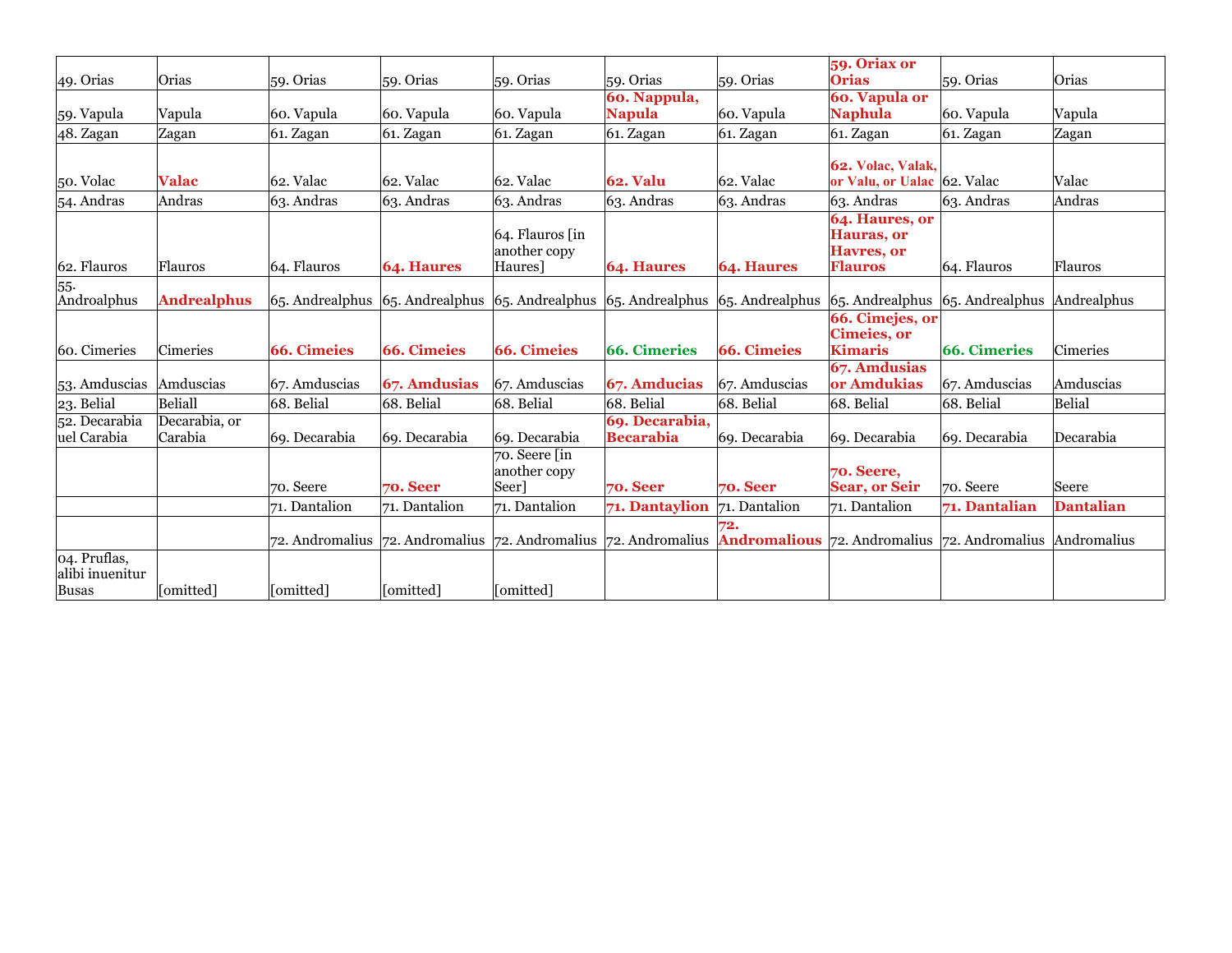| Wellcome<br>3203      |
|-----------------------|
| 01. Bael              |
|                       |
| 02. Agares            |
| 3. Vas - Sago         |
| 5. Gamigin            |
| 4. Marbas             |
| 6. Valefor            |
| $07.$ Amon            |
| 08. Barbatos          |
| 9. Parmon<br>10. Buer |
| 11. Gusoin            |
| 12. Sitri             |
| 13. Beleth            |
| [omits]               |
| [omits]               |
| [omits]               |
| [omits]               |
| [omits]               |
| [omits]               |
| [omits]               |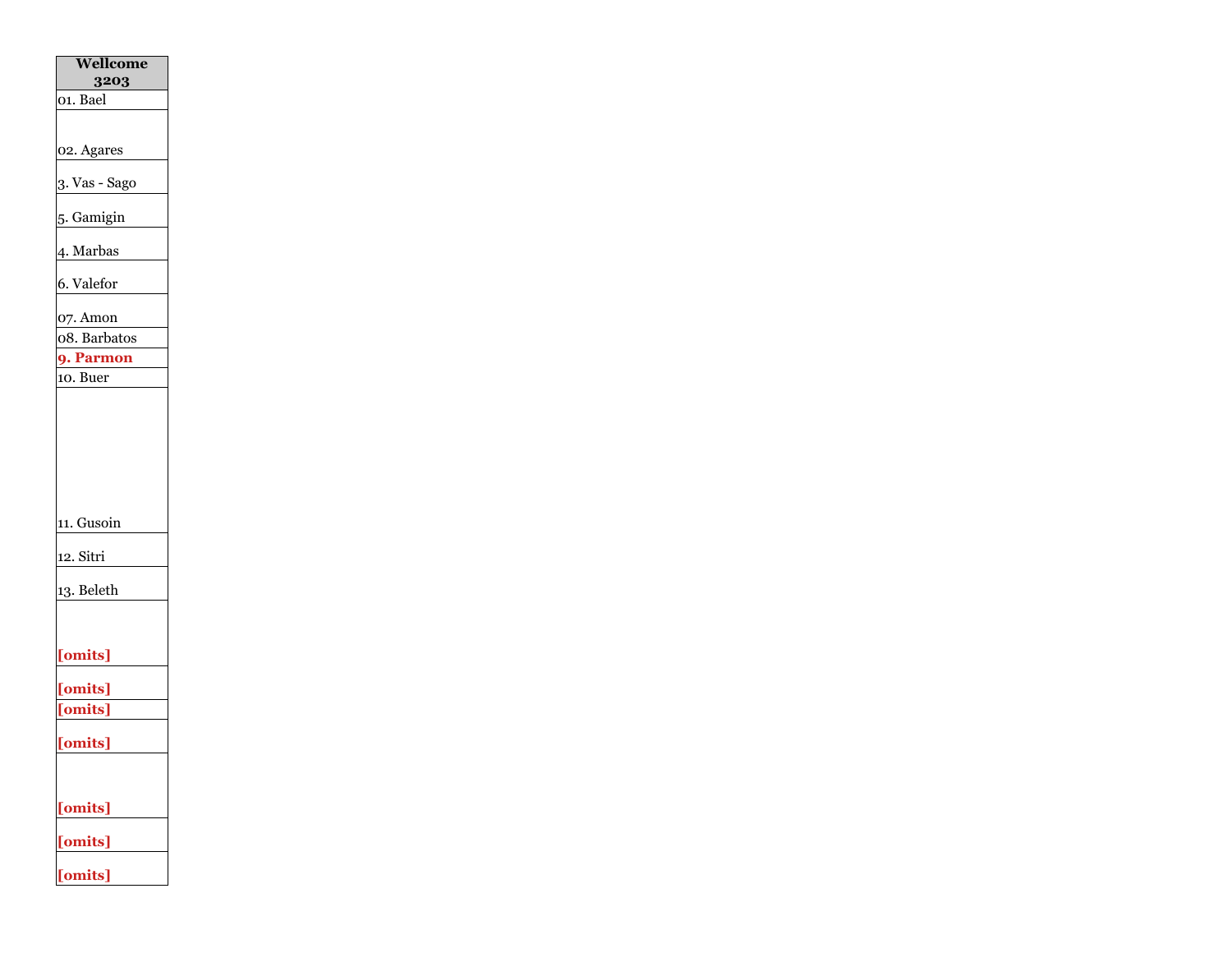| [omits]             |  |
|---------------------|--|
|                     |  |
| [omits]             |  |
|                     |  |
|                     |  |
| [omits]             |  |
| [omits]             |  |
|                     |  |
|                     |  |
|                     |  |
| [omits]             |  |
|                     |  |
| [omits]             |  |
|                     |  |
|                     |  |
| [omits]             |  |
|                     |  |
|                     |  |
|                     |  |
| [omits]             |  |
| [omits]             |  |
| [omits]             |  |
| [omits]             |  |
| $(13b.)$ Sinodai or |  |
| Asmoday             |  |
| 14. Gaap            |  |
| 15. Furfur          |  |
| 16. Marchosias      |  |
|                     |  |
| 17. Stolas          |  |
| 18. Phenix          |  |
|                     |  |
| 19. Halphas         |  |
|                     |  |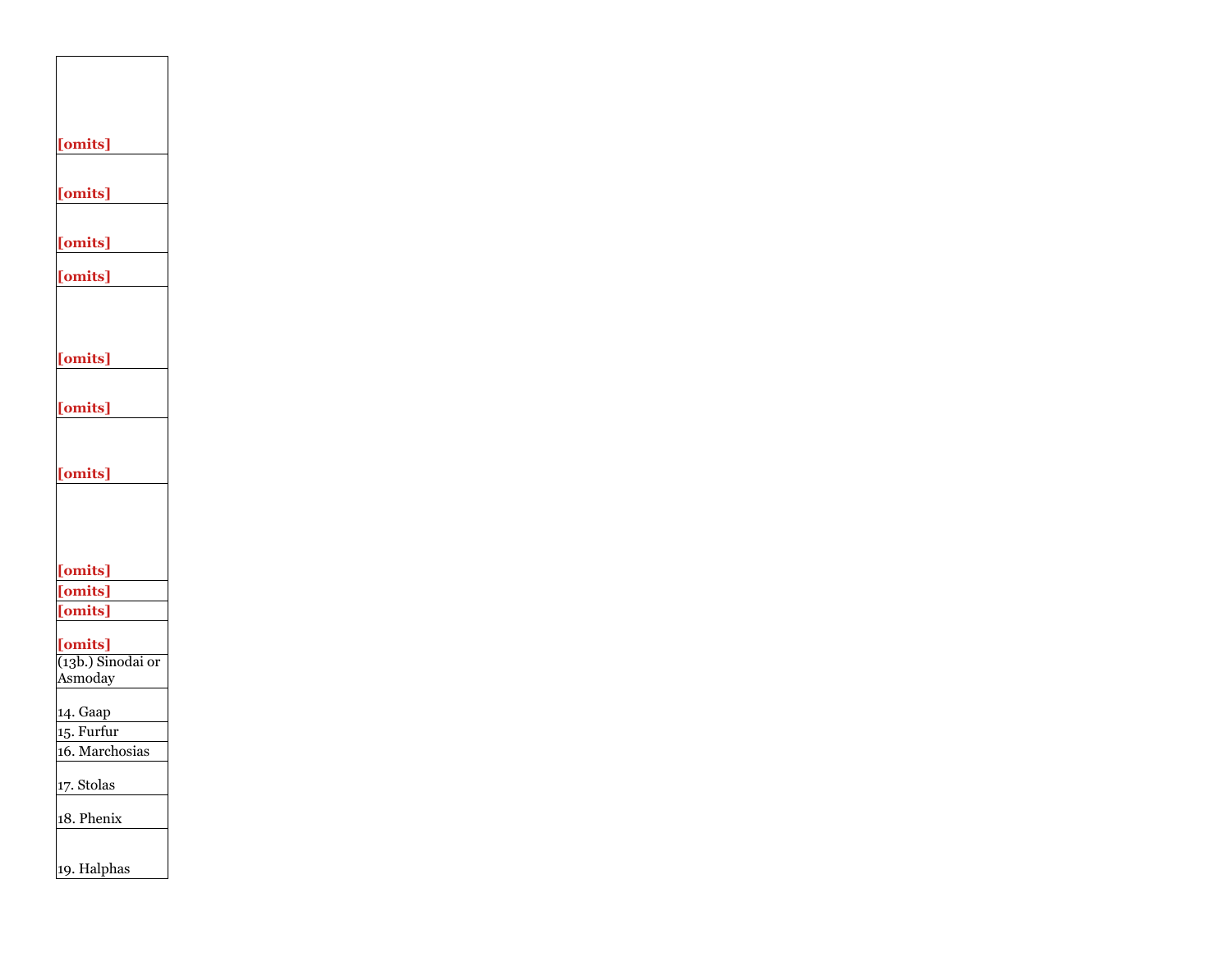| 20. Malphas                 |
|-----------------------------|
| 21. Raum                    |
|                             |
| 22. Focator                 |
| 23. Vepar                   |
|                             |
| 24. Sabnack                 |
| $25.$ Shax                  |
| $26.$ Vine                  |
|                             |
| 27. Bifrons                 |
| $28.$ Ruall<br>29. Haagenti |
|                             |
| 30. Procell<br>31. Furcas   |
| 32. Balam                   |
|                             |
| 33. Allocer                 |
|                             |
| 34. Cam                     |
| 35. Murmur                  |
| 36. Obus                    |
|                             |
| $37.$ Gemory                |
| 38. Ose                     |
| 39. Amy                     |